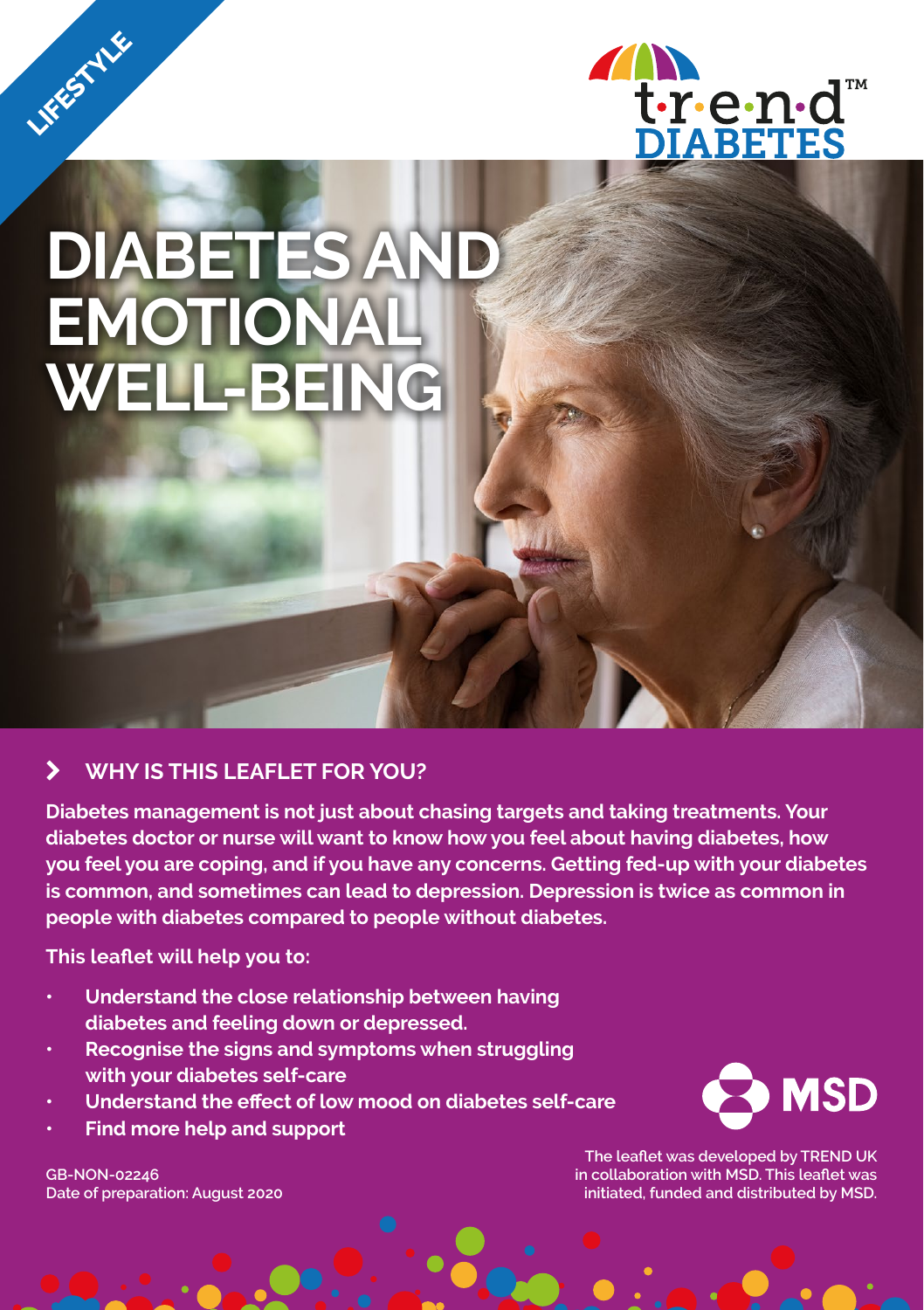### k **BACKGROUND**

When you first find out that you have diabetes, it is perfectly normal to feel a range of emotions including shock, anger and denial. As you find out more about the condition and what you need to do to keep healthy, then these negative feelings can subside.

However, about four in ten people with diabetes experience diabetes-specific emotional distress. This affects the ability to manage their diabetes and has important implications for long-term health. The success of your diabetes control depends very much on how well you are able to care for yourself<sup>1</sup>. .

Diabetes distress is not classified as a mental health condition. Rather, it is a response to the pressures of living with a demanding long-term condition. It is important to know the difference between depression and diabetes distress because they are not the same and require different treatments.

#### k **HOW TO RECOGNISE IF YOU HAVE DIABETES DISTRESS OR DEPRESSION**



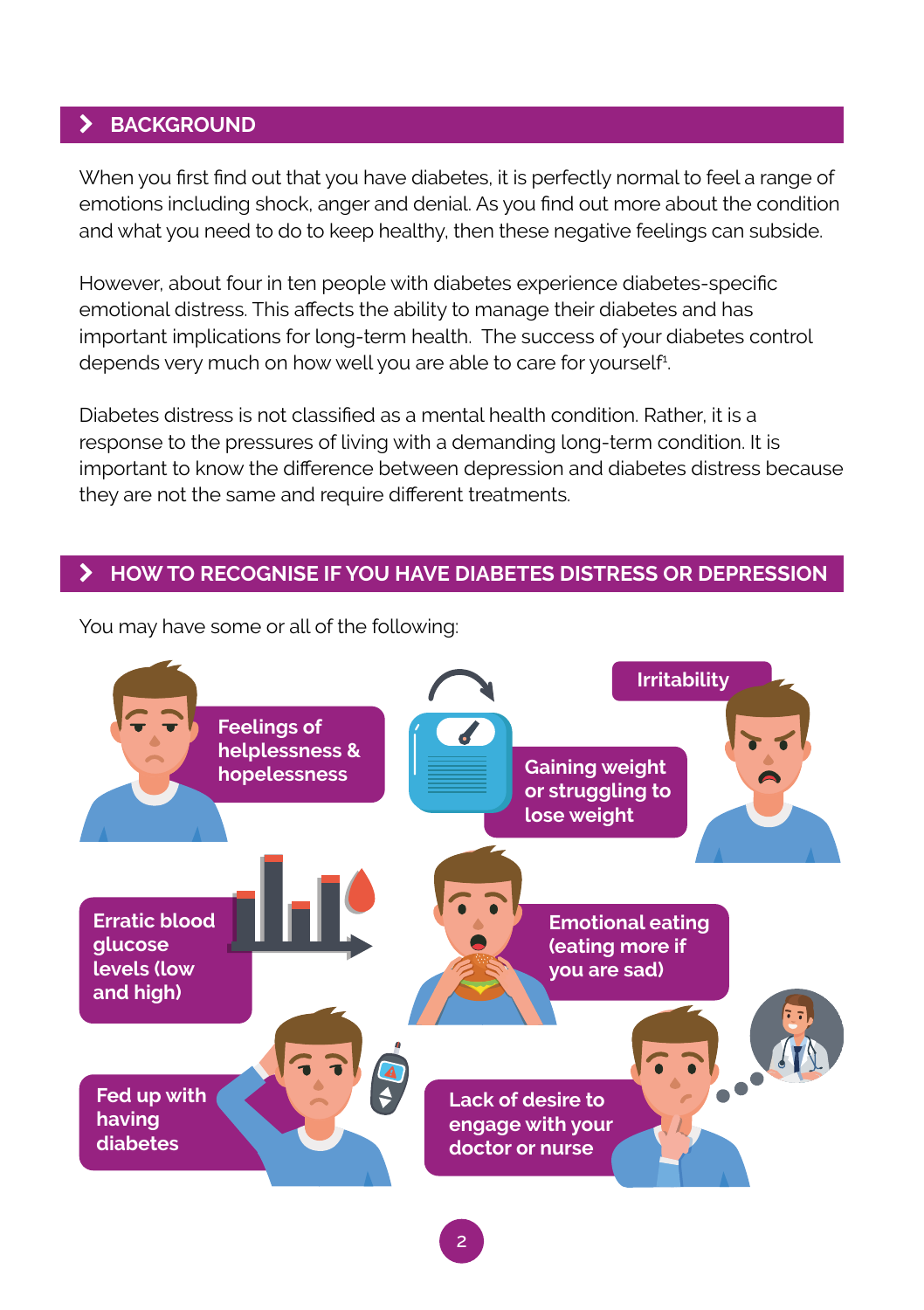## **EX HOW DOES DIABETES DISTRESS OR DEPRESSION AFFECT YOUR DIABETES?**

Feeling down or depressed makes it more difficult to manage your diabetes:

- Apathy or anxiety makes it difficult to look after yourself, such as testing your blood glucose, being more active, or sticking to a healthy eating plan.
- Feeling depressed can have a direct impact on weight gain, but also being overweight and having a poor body image can cause low mood. Eating can be triggered by emotions rather than hunger: Anxiety, frustration, loneliness, stress, anger and low mood. Food can act as a coping strategy which often began in childhood.
- Hyperglycaemia (high glucose levels) can be caused by
	- Missing medication
	- Not sticking to your healthy eating plan
	- Not wanting to be physically active

The relationship between the person with low mood and diabetes, and their doctor or nurse is crucial for support and guidance during these times.

## k **TREATMENT:**

You should see your doctor or nurse regularly to discuss how well you are coping with your diabetes self-care. Use this opportunity to discuss your feelings and fears.

- **a** Are you feeling overwhelmed by all the things you need to do to manage your diabetes?
- **Q** Do you find it difficult to remember your tablets later in the day?
- **Q** Do you worry about having low blood glucose levels?
- **Q** Do you struggle with trying to lose weight?
- **2** Are you worried about developing long-term diabetes damage?

If you are struggling with your weight, try keeping a record of what, when and why you are eating to see if there is a link between over-eating and emotions. Cutting down on portion size, without changing the content of your diet, will help you to lose weight. Don't beat yourself up if you have a day when it is hard to keep to your healthier eating plan. See your doctor for support if you need help with managing emotional eating.

Talk to your doctor or nurse about the best diabetes treatment for you. There are now medications for controlling blood glucose which do not cause low blood glucose, are taken just once a day, can help you to lose weight, do not require finger-prick blood testing, and can help to protect you from heart attacks and strokes.

Your doctor or nurse can also signpost you to various organisations that can help and support you to better understand the stress of living with diabetes and how to cope.